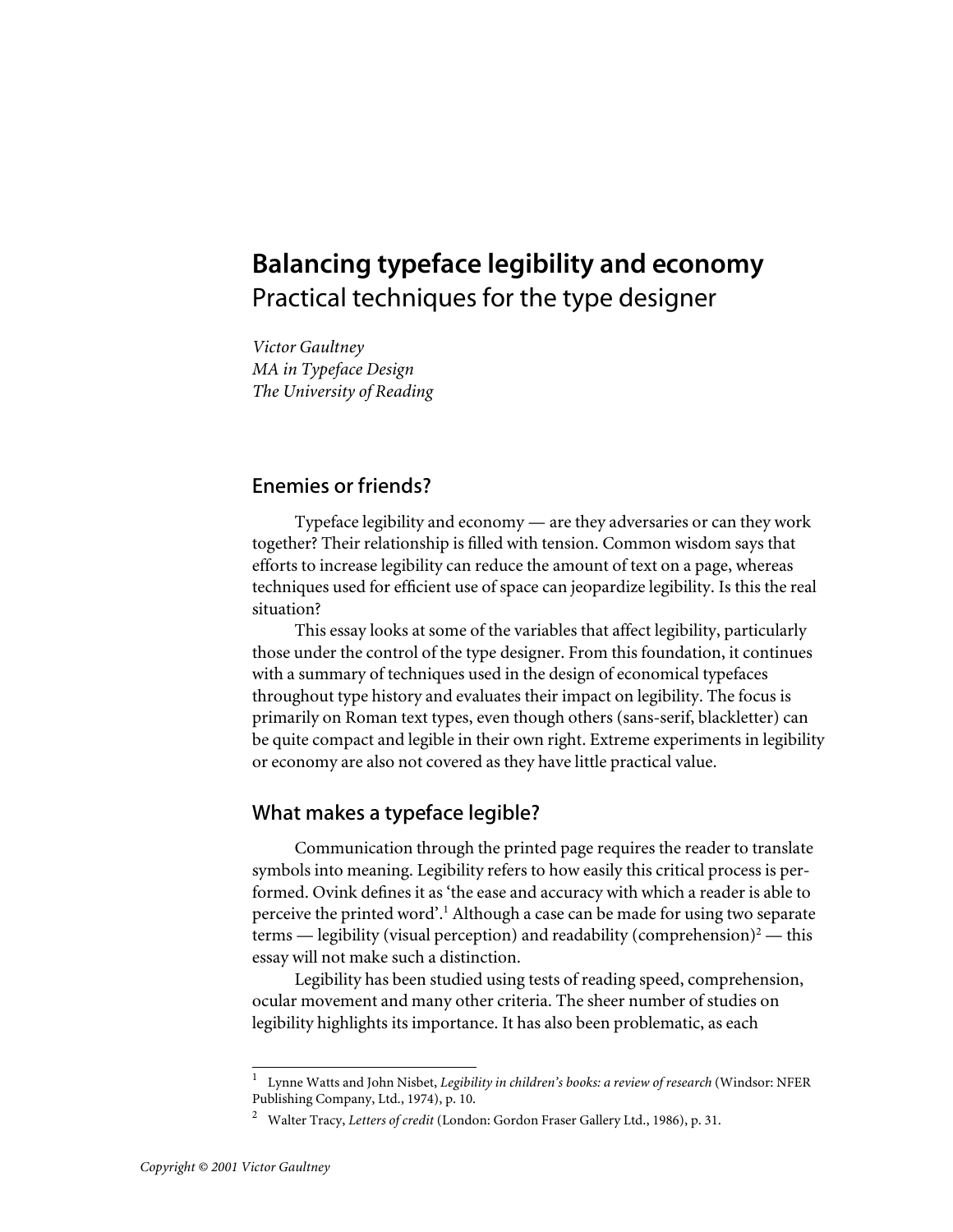investigation redefines legibility according to a new standard. The result is broad disagreement as to what makes text legible. In reality, there are too many variables that contribute to legibility to determine a set of hard and fast rules for maximizing it.<sup>3</sup> It is possible, however, to determine some general guidelines that can help to create legible text.

One area of agreement among many researchers and writers is that typeface legibility is strongly, if not primarily, influenced by choices made in typographic layout and not by typeface characteristics.<sup>4</sup> It is quite easy to design a page using a generally legible typeface (such as Times Roman) and yet create quite illegible text, or text that is poorly suited to its intended pur-pose. Further discussion of layout and use techniques falls out of the scope of this essay but cannot be discounted.

There are some typeface characteristics, though, that lend themselves to more legible text than others. These are the areas that can be controlled by the type designer — color, weight, size, distinctive features and others. Through careful attention to these considerations, the type designer can make it easier for the typographer to create legible text.

## Ascenders, descenders and x-height

It has been suggested that x-height may be the most important factor in typeface legibility, particularly in small sizes.<sup>5</sup> Letters with ascenders or descenders are critical for word shape and letter recognition.<sup>6</sup> Long ascenders and descenders help to distinguish characters from one another, such as **h** and **n**. 7 Smaller x-height also increases the white space between lines and 'emphasizes the line-image of the typeface'.<sup>8</sup> Types with very large x-heights can be slower to read, probably due to weaker word shapes.<sup>9</sup>

Nevertheless, research has concluded that typefaces with larger but moderate x-heights are generally more legible at small sizes and under some reproduction methods. It seems that the increased x-height gives increased legibility like that of a larger type size. Types that differ somewhat in style, such as Times and Perpetua, can even have similar legibility if their x-heights are equalised.<sup>10</sup>

Watts and Nisbet, p. 13.

<sup>4</sup>Merald E. Wrolstad, 'Methods of research into legibility and intelligibility', in *Typographic Opportunities in the Computer Age*, ed. by John Dreyfus and René Murat (Prague: Typografia, 1970), pp. 36–41 (p. 37).

<sup>5</sup>E. C. Poulton, 'Size, style, and vertical spacing in the legibility of small typefaces', *Journal of Applied Psychology*, 56 (1972), 156–61 (p. 158).

<sup>&</sup>lt;sup>6</sup> Herbert Spencer, *The visible word* (London: Lund Humphries, 1969), pp. 14-15.

 $\frac{7}{1}$  Watts and Nisbet, p. 31.

<sup>8</sup>André Gürtler and Christian Mengelt, 'Fundamental research methods and form innovations in type design compared to technological developments in type production', *Visible Language*, 19.1 (1985), 122–47 (p. 143).

<sup>&</sup>lt;sup>9</sup> Betty Binns, *Better Type* (New York: Watson-Guptill Publications, 1989), p. 17.

<sup>&</sup>lt;sup>10</sup> Herbert Spencer, Linda Reynolds and Brian Coe, *The effects of image degredation and background noise on the legibility of text and numerals in four different typefaces* (London: Readability of Print Research Unit, Royal College of Art, 1977), p. 1; Poulton, p. 158.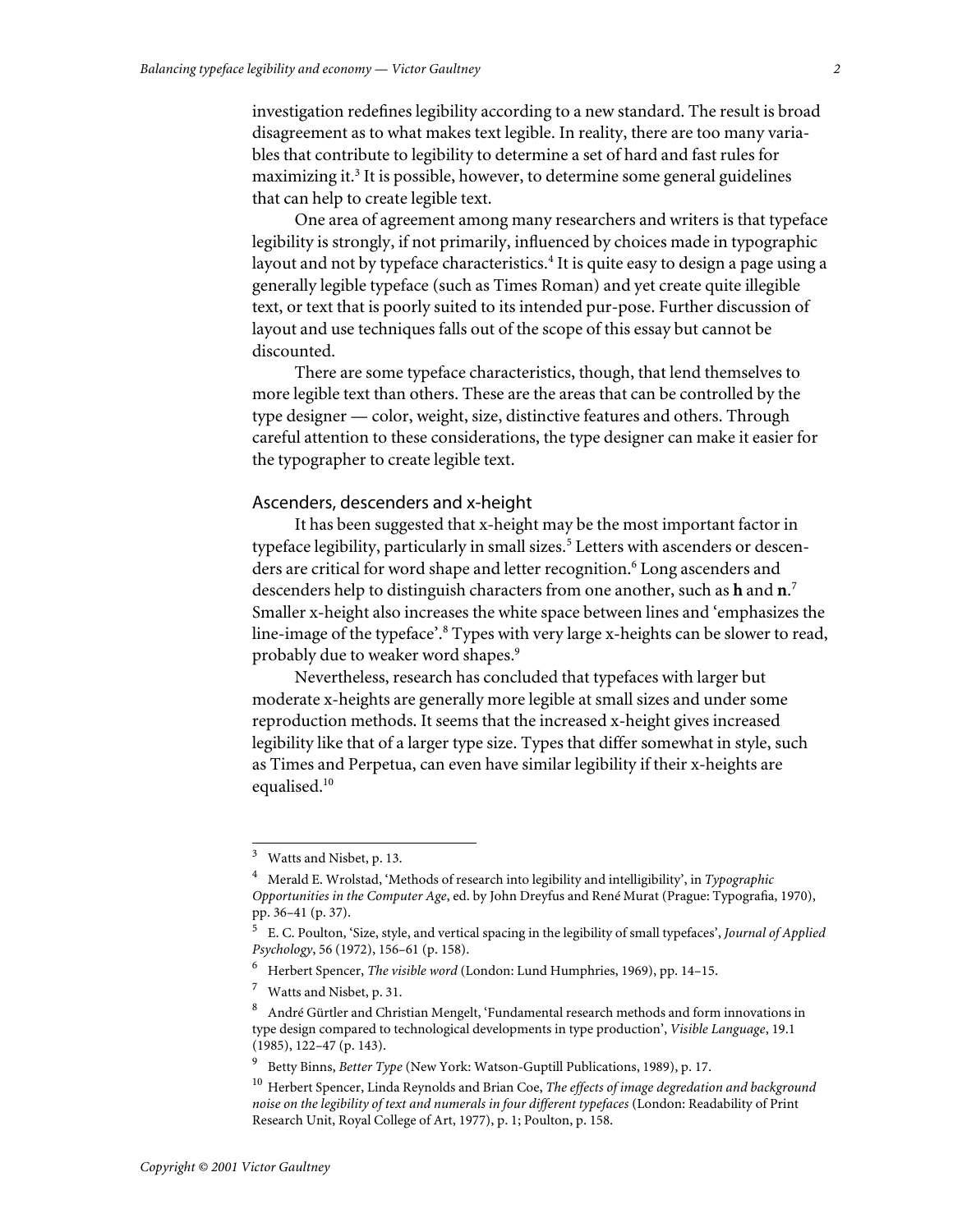## Contrast

There has been little research into contrast and its relationship to legibility. Tinker found that increased contrast did not enhance legibility. On the contrary, thin lines can actually diminish it. $<sup>11</sup>$ </sup>

Though not directly supported by research, designers have distinct opinions on contrast. Weidemann wrote that 'Strong contrasts […] result in a choppy typographic appearance and reduce reader recognition of distinctive letter characteristics.'<sup>12</sup> Tschichold and others, though, were of the opinion that abandoning contrast would harm legibility.<sup>13</sup>

## Color and stroke weight

A summary of various studies showed that there is no clear difference in legibility between regular and bold weights, although readers preferred bolder faces.<sup>14</sup> It has been suggested that extremes of color should be avoided and that 'The optimal stroke width for individual letters should be about 18% of the total width or height of the letter.'<sup>15</sup>

## Serif design

Why have serifs at all? Common wisdom, oft repeated, is that serif faces are inherently more legible than sans-serif ones. Many studies support this view, although their validity is sometimes questioned.<sup>16</sup> The bulk of research, however, shows a mixed result when viewed as a whole.

The shape of serifs can influence legibility. Tinker found that long, heavy serifs (such as in slab-serif types) can decrease legibility.<sup>17</sup> In certain production environments, particularly phototypesetting, bracketed serifs retain their shape best, increasing letter distinction and legibility.<sup>18</sup>

## Distinctive character features

Legibility is higher in typefaces with strong distinctive character shapes. Foster recommended emphasizing features that 'promote rapid and accurate letter discrimination'.<sup>19</sup> Because the top half and right side of letters seem to be most important for letter recognition, they are good places to highlight distinctive characteristics. One criticism of Modern style typefaces is that the design created too much uniformity of letter shape.<sup>20</sup>

 $17$  Spencer, p. 25.

<sup>&</sup>lt;sup>11</sup> Spencer, *The visible word*, p. 25.

<sup>&</sup>lt;sup>12</sup> Kurt Weidemann, 'Biblica — designing a new typeface for the Bible', *Baseline*, 6 (1985), 7-11 (p. 7).

<sup>&</sup>lt;sup>13</sup> Jan Tschichold, 'Of what value is tradition in type design?' in *Typographic Opportunities in the Computer Age*, ed. by John Dreyfus and René Murat (Prague: Typografia, 1970), pp. 52–55 (p. 52); Watts and Nisbet, p. 30.

<sup>&</sup>lt;sup>14</sup> Spencer, p. 31.

<sup>&</sup>lt;sup>15</sup> Rolf F. Rehe, *Typography: how to make it most legible* (Carmel, Indiana: Design Research International, 1974), p. 31; p. 24.

<sup>&</sup>lt;sup>16</sup> Ole Lund, 'Why serifs are (still) important', *Typography Papers*, 2 (1997), 91-104.

<sup>&</sup>lt;sup>18</sup> Weidemann, p.7.

<sup>&</sup>lt;sup>19</sup> Jeremy J. Foster, *Legibility research 1972-1978: a summary* (London: Graphic Information Research Unit, Royal College of Art, 1980), p. 14.

 $20$  Watts and Nisbet, p. 37; p. 33.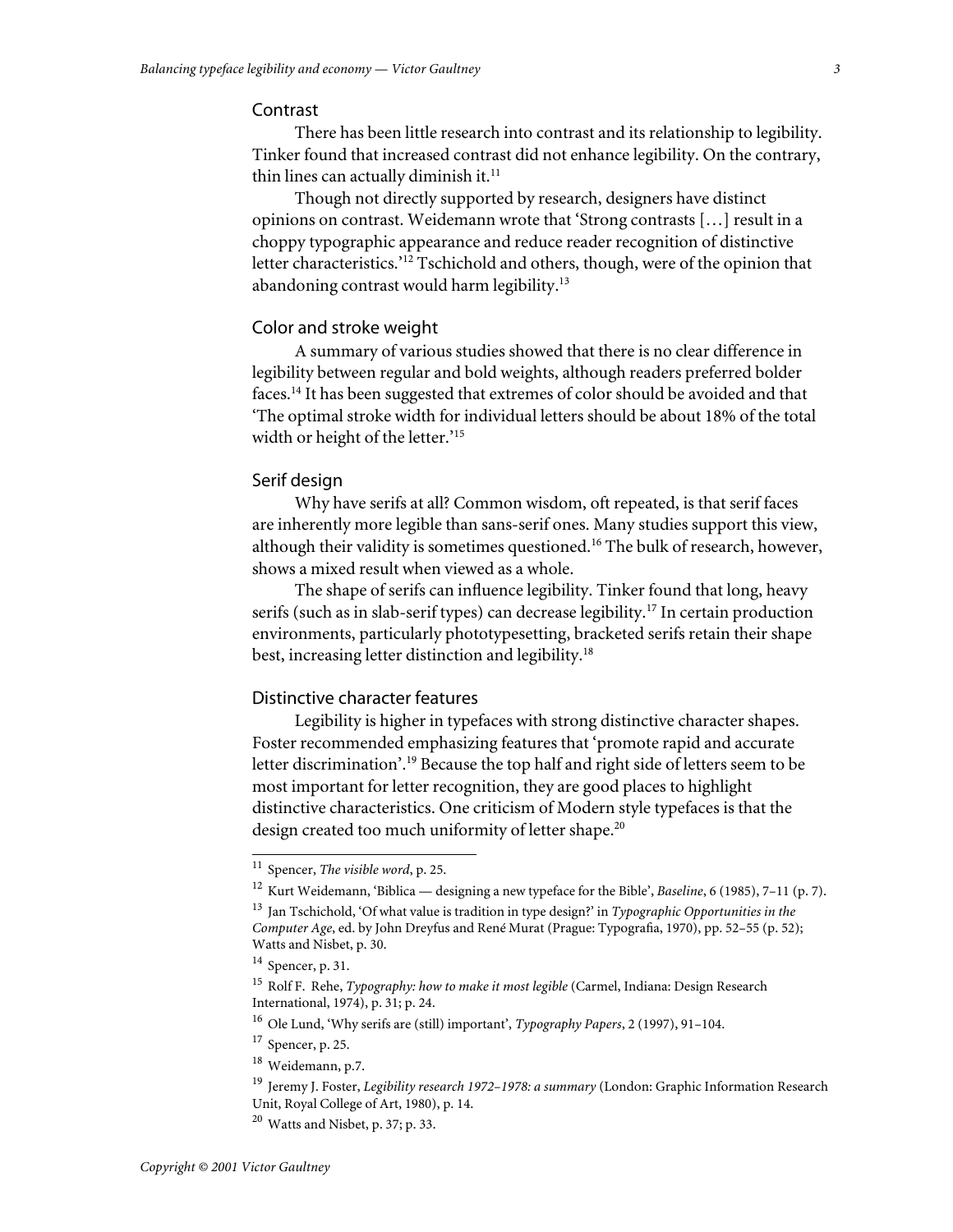#### Counter shape

Counters — the white spaces inside letters — are very important. Watts and Nisbet found compelling agreement among various studies that 'the greater the relative area of the enclosed space within a letter, the greater its legibility'. For example, **e** can be made more legible by increasing the internal white space. They also point out that other techniques to increase legibility (bold print, higher contrast) can actually decrease legibility if they reduce internal space.<sup>21</sup>

Shape is also important. Because counters give the eye important clues in letter recognition, varying their shapes can also help increase distinctivity and legibility. $22$ 

## Familiar forms

The most terse comment on legibility is attributed to Eric Gill: 'Legibility, in practice, amounts simply to what one is accustomed to.<sup>223</sup> Although humorous, it has been confirmed by research. Familiar forms are more legible than unfamiliar ones.<sup>24</sup> So it seems best to remain close to basic, familiar shapes when trying to maximize legibility.

## The need for economy

The desire — and need — for typeface economy is not new. From the very beginnings of writing symbols on media, there has been pressure on the scribe to fit as much text on a page as possible. The cost of material has always been a concern, but is joined by the desire to publish compact, portable editions. These concerns live on today as web designers seek to fit as much content as possible within one window size to minimize scrolling.

This concern resulted in interesting experiments in writing economic-ally, first on the manuscript page and later in type itself. Blackletter scripts, for example, are a direct result of attempts to take an existing script (in this case, later Carolingian hands) and find creative ways to fit more text on a line, and more lines on a page. $25$ 

Designers of Roman type throughout history have applied these and new techniques to their realm. Their concern for space conservation initially focused on vertical character alterations that allowed more lines of text on a page, but soon affected the most basic parameters of letter shape. New techniques were developed not only to make letters more compact, but to make smaller letters more legible.

 $21$  Watts and Nisbet, p. 25-31.

<sup>&</sup>lt;sup>22</sup> Stuart Gluth, 'Roxane, a study in visual factors effecting legibility', *Visible Language*, 33.3 (1999), 236–53 (p. 246).

 $23$  Spencer, p. 11.

 $24$  Watts and Nisbet, p. 33; p. 38.

<sup>&</sup>lt;sup>25</sup> Donald M. Anderson, *Calligraphy: the art of written forms* (New York: Dover Publications, Inc., 1969), p. 84.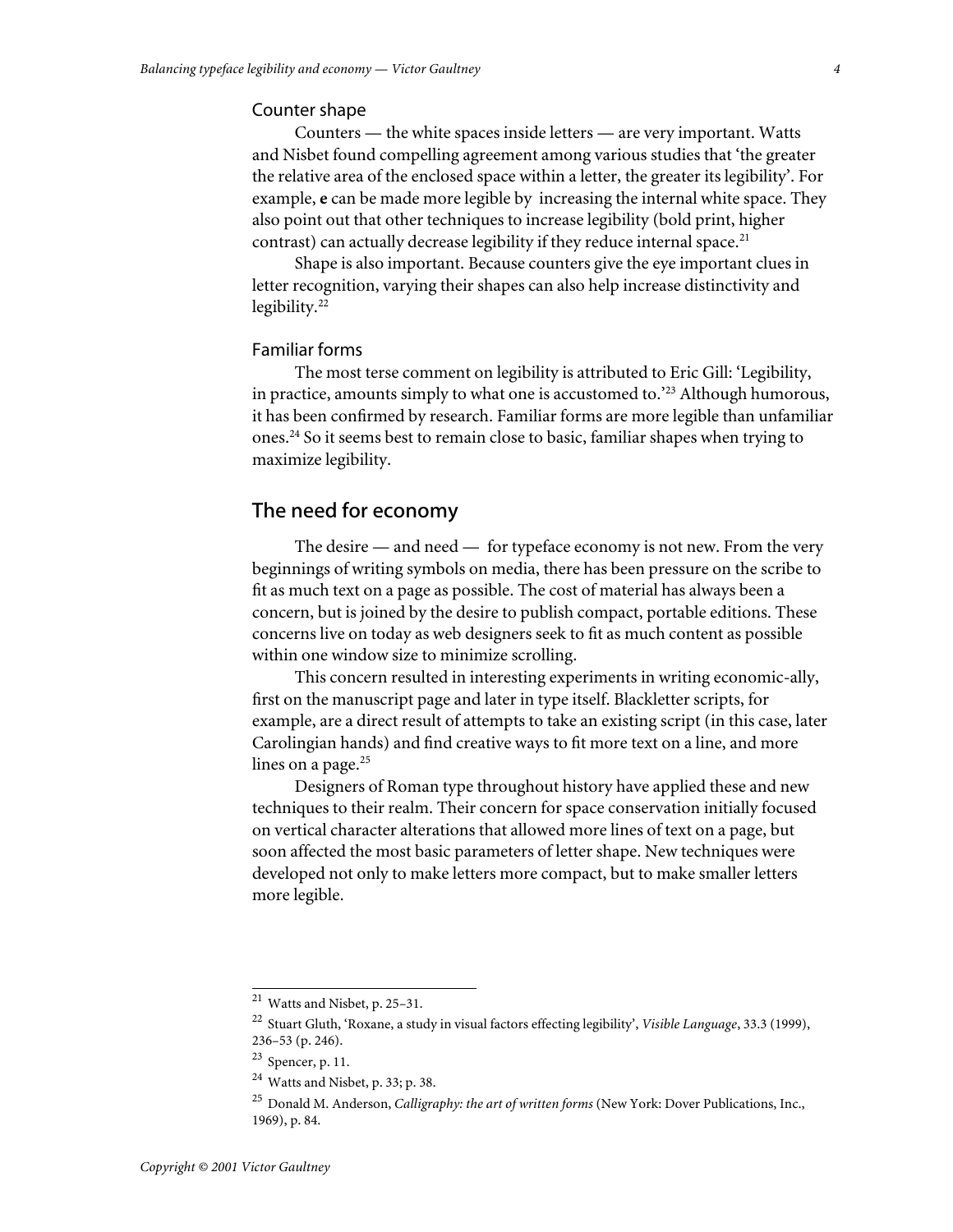## Shortened ascenders and descenders; increased x-height

Initial attempts at economical type began with casting type of one size on the body of the next smaller size. The resulting economy was gained because lines of text were closer together and not a result of any actual changes in letter design.<sup>26</sup>

Soon, the character shapes themselves became malleable. Pierre Haultin, sometime between 1557 and 1559, was the first punchcutter to experiment with enlarging the x-height of letters.<sup>27</sup> His *Philosophie Romaine* had an x-height only slightly larger than the common Garamont of similar size, but large enough to make a difference in perception. The increased x-height improved legibility, allowing text to be set at a smaller size, yet be as readable as larger sizes of other faces.

## Philofophi Philofophi

Figure 1. Garamont's *Cicero Romaine* (11 pt.) and Haultin's *Philosophie Romaine* (10 pt.) compared with equalized ascender heights.<sup>28</sup>

Increasing x-height has the resulting effect of shortening ascenders, but type designers have also explicitly adjusted descenders to increase economy. Shorter descenders allow lines of text to be set more closely — with greater economy.

This technique was used heavily in the newspaper types of the twentieth century. Descenders were sometimes changed to such an extent that letters took on different forms. Ionic, The first of Linotype's Legibility Group, illustrates some of these transformations. The lower stem of **p** is shortened considerably. The ascender of **b** is quite short. The link of **g** is raised above the baseline, giving it a cramped and twisted look. The counter of **y** is shrunk both horizontally and vertically to allow enough room for the tail. Although these features aid economy, the departure from traditional shapes can actually threaten legibility when taken to such an extreme.

## width relationship should be oblong, not square, and the body of the type (x-height)

Figure 2. Linotype Ionic at 9 pt. size.<sup>29</sup>

<sup>&</sup>lt;sup>26</sup> Stanley Morison, 'On the classification of typographical variations', in Letterforms: typographic and *scriptorial* (Point Roberts, WA: Hartley & Marks, 1997), pp. 3–94 (p. 16).

 $27$  Ibid.

<sup>&</sup>lt;sup>28</sup> Types 29 and 26 of Christopher Plantin's Index Characterum 1567, in Hendrik D. L. Vervliet and Harry Carter, *Type specimen facsimilies II: reproductions of Christopher Plantin's Index Sive Specimen Characterum 1567 & Folio Specimen of c. 1585, together with the Le Bé–Moretus Specimen c. 1599* (London: The Bodley Head, 1972).

<sup>&</sup>lt;sup>29</sup> *Linotype news faces* (type specimen) (London: Linotype & Machinery Ltd), p. 2.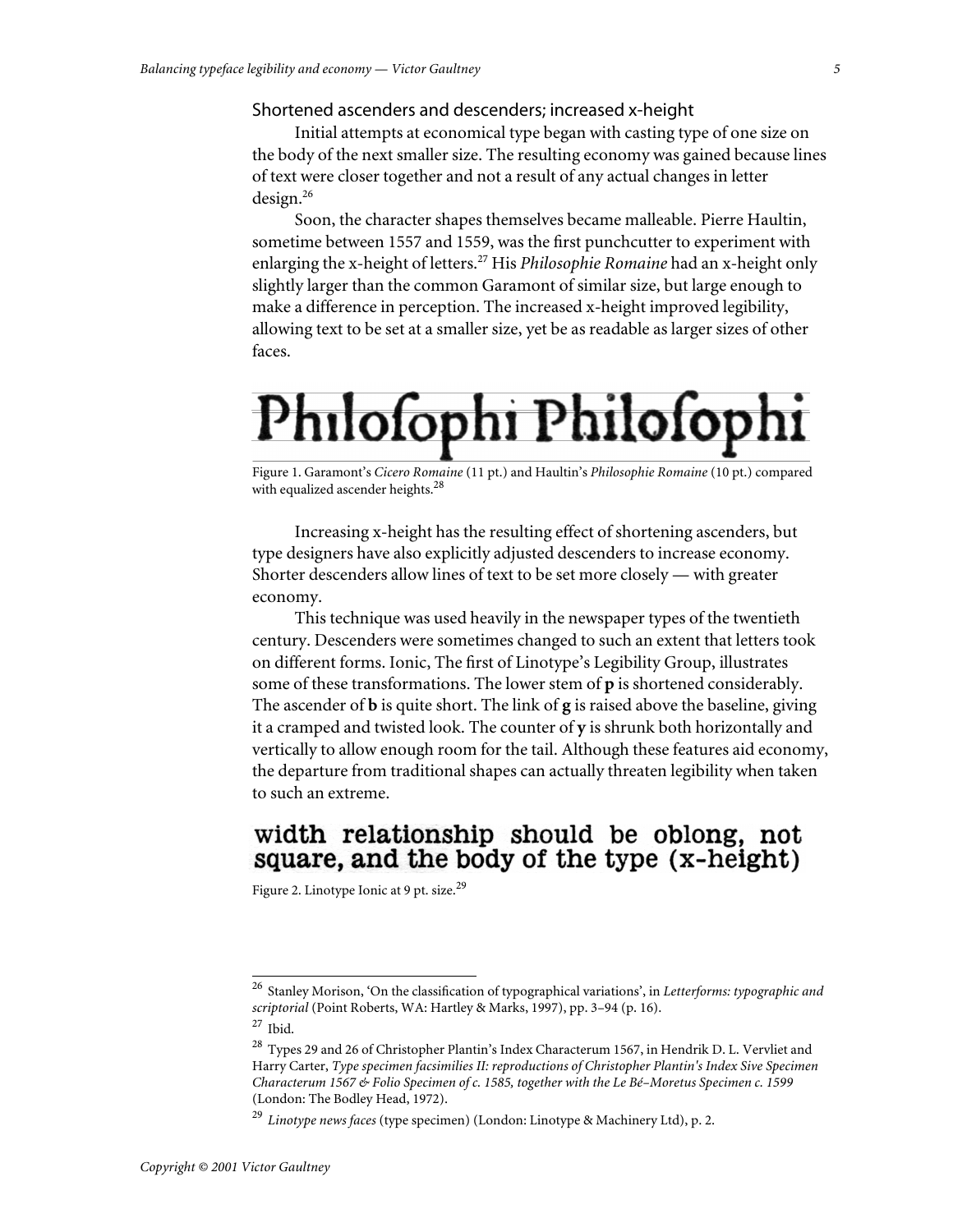Shortened descenders, however, do not need to harm legibility. Skilled designers such as Dwiggins and Unger agree.<sup>30</sup> Descenders can be designed in ways that are not quite so radical. Unger's own Gulliver is a good example of this, and will be discussed later in greater detail.

There is a limit to the economic effect of these transformations. Unger comments that 'too often a large x-height requires extra leading, thus nullifying most of the saved space'.<sup>31</sup> Harry Carter agrees: 'Several contemporary 12 point types fail because their ascending and descending strokes have been shortened until there is not enough white between the lines, and leading only accentuates their deformities.<sup>32</sup> This was written in 1937, during the great popularity of the Legibility Group.

There is clearly a need for balance when adjusting x-height, ascenders and descenders to both maximize economy while retaining legibility. Watts and Nisbet suggest that this balance can be attained by shortening descenders and lengthening ascenders.<sup>33</sup> This is, in fact, exactly what Linotype did with Ionic's very popular successor, Excelsior.

narrow-column matter. Other factors are<br>(1) reproduction: the type must print<br>clearly even when stereotyped and rotarymachined, which means that it has to have maximum which means what is a clean and open cut; (ii) colour: the drawing of the letter should be strong enough to avoid greyness, even with thin inks at high speeds, while retaining sufficient contrast between the thick monotony; (iii) proportion: the height/<br>width relationship should be oblong, not<br>square, and the body of the type (x-height) must not seriously encroach on the ascen-Figure 3. 9 pt. Ionic and Excelsior compared.<sup>34</sup>

Other factors are (i) reproduction: the type<br>must print clearly even when stereotyped and<br>rotary-machined, which means that it has to have a clean and open cut; (ii) colour: the<br>drawing of the letter should be strong enough drawing of the eteer should be strong enough to avoid grepness, even with thin inks at high<br>speeds, while retaining sufficient contrast be-<br>tween the thick and thin strokes to beat mono-<br>tony; (iii) proportion: the height/ the body of the type (x-height) must not seriously encroach on the ascenders, those upper distinguishing strokes which perform an essen-

Along with the x-height, most of Excelsior's lower-case letters (those without ascenders or descenders) were reduced, resulting in greater overall economy. Alphabet length was reduced from Ionic's 139 points to 132 for the 9 point size. Excelsior also seems more legible and pleasant to read.

## Condensed forms

Excelsior was not the final word in economical, legible typefaces. Early criticism of the first Legibility Group faces was that the large, wide, lower-case forms worked against economy, especially in narrow column widths, driving newspapers to desire more condensed forms.<sup>35</sup> This desire was nothing new. The use of condensed forms as an economic design element began in the eighteenth century and reached its peak with the Didots, where narrow forms

 $^{30}$  Gerard Unger, 'Experimental No. 223, a newspaper typeface, designed by W. A. Dwiggins', *Quaerendo*, 9.4 (1981), 302–24 (p. 319).

<sup>&</sup>lt;sup>31</sup> Gerard Unger, 'The design of a typeface', *Visible Language*, 13.2 (1979), 134-49 (p. 141).

<sup>3 2</sup> Harry Carter, 'Optical scale in typefounding', *Printing Historical Society Bulletin*, 13 (1984), 144–48 (p. 148) (first publ. in *Typography*, 4 (1937), 2–8).

<sup>&</sup>lt;sup>33</sup> p. 31.

<sup>3 4</sup> *Linotype news faces*, p. 2.

<sup>&</sup>lt;sup>35</sup> Gürtler and Mengelt, p. 136.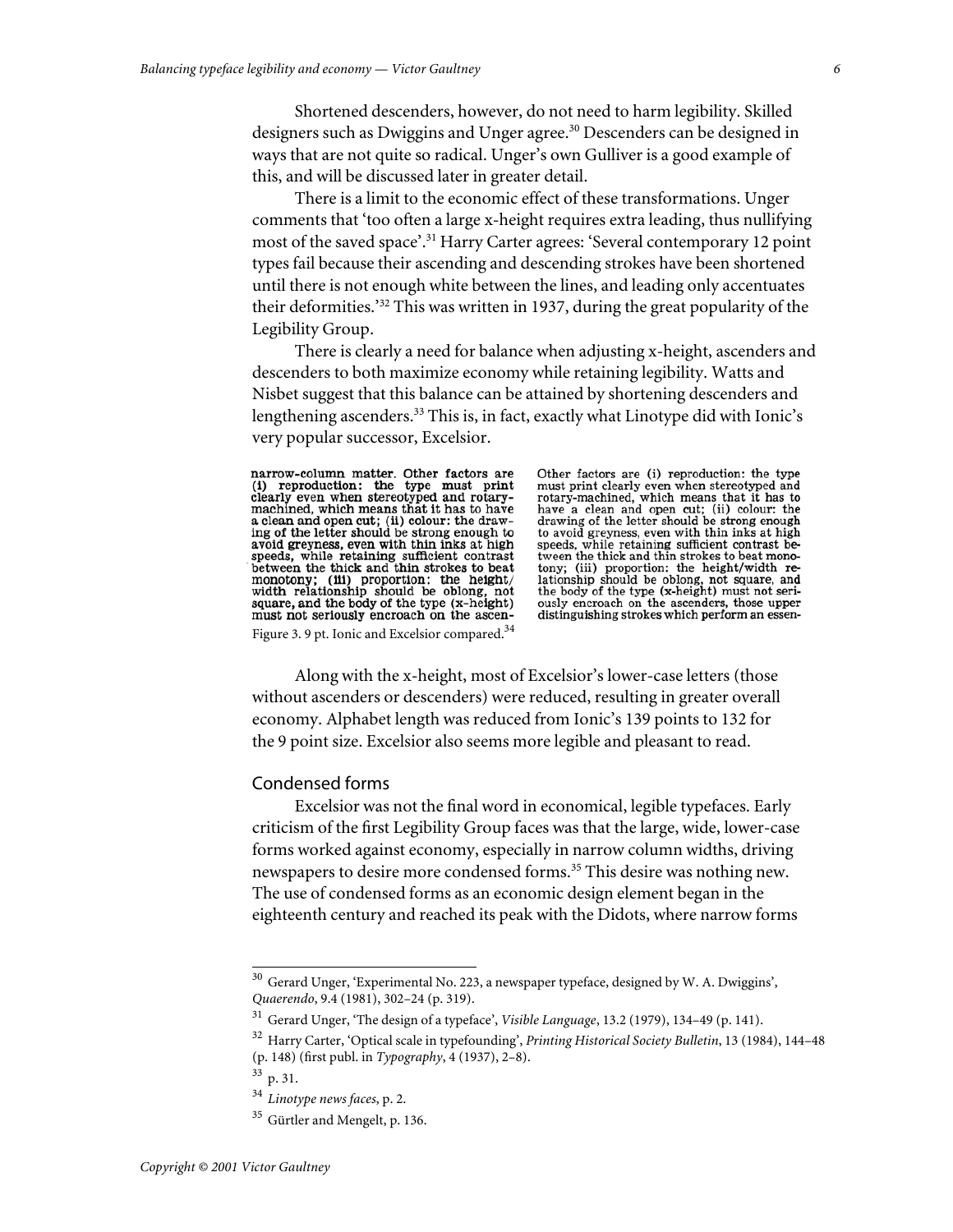became standard.<sup>36</sup> Since then, narrower forms have been used in faces from many typographic traditions, commonly for the sake of economy.

The effect of condensed forms on legibility has not been objectively studied, but Weidemann suggests that extreme compression can cause 'characteristics of individual letters [to] fade into sheer verticality'.<sup>37</sup> An example using Slimbach's Minion typeface makes this clear.

Lorem ipsum dolor sit amet, consectetuer adipiscing elit, sed diem nonummy nibh euis mod tincidunt ut lacreet dolore magna aliguam erat volutpat. Ut wisis enim ad minim veniam, quis nostrud exerci tution ullam corper suscipit lobortis nisi ut aliquip ex ea co modo consequat. Duis te feugi facilisi. Duis autem dolor in hendrerit in vulputate velit esse molestie consequat, vel illum dolore eu feugiat nulla facilisis at vero eros et accum

Figure 4. Slimbach's Minion Multiple master typeface with 367 weight and 450 width.

Minion was designed specifically as digital type and produced with Adobe Multiple Master technology. Width is adjusted not by brutal mathematical compression, but according to parameters set by the designer. Here, the width axis of the font is set to the minimum allowed (about 87% of normal). Despite Slimbach's impressive efforts to give his old-style face a successful condensed version, it still begins to show some 'sheer verticality'.

So how does one design condensed forms successfully? In early 1942, during the time of conservation efforts due to World War II, W. A. Dwiggins began a series of experiments toward the design of a highly economical face. At the same time a request was made for a face with a Spanish flavor. The two projects became one, and the result was Eldorado.<sup>38</sup>

## Each roman lower-case character of this size has been cut and fitted but the font is not yet ready for EM aaaa publication abcdefghijklmnopqrstuvwxyz

Figure 5. Dwiggins' Eldorado in experimental 24 pt. size.<sup>39</sup>

Dwiggins was not new to the idea of economical types, but here he focused more attention to economy through condensed forms, unlike the vertical adjustments common in newspaper types. Although never very popular, Eldorado illustrates some useful concepts in economic design.

 $36$  Morison, pp. 25–38.

 $37$  p. 8.

<sup>&</sup>lt;sup>38</sup> Eldorado (type specimen) (New York: Mergenthaler Linotype Company, 1953), pp. 4-5.

<sup>&</sup>lt;sup>39</sup> p. 11.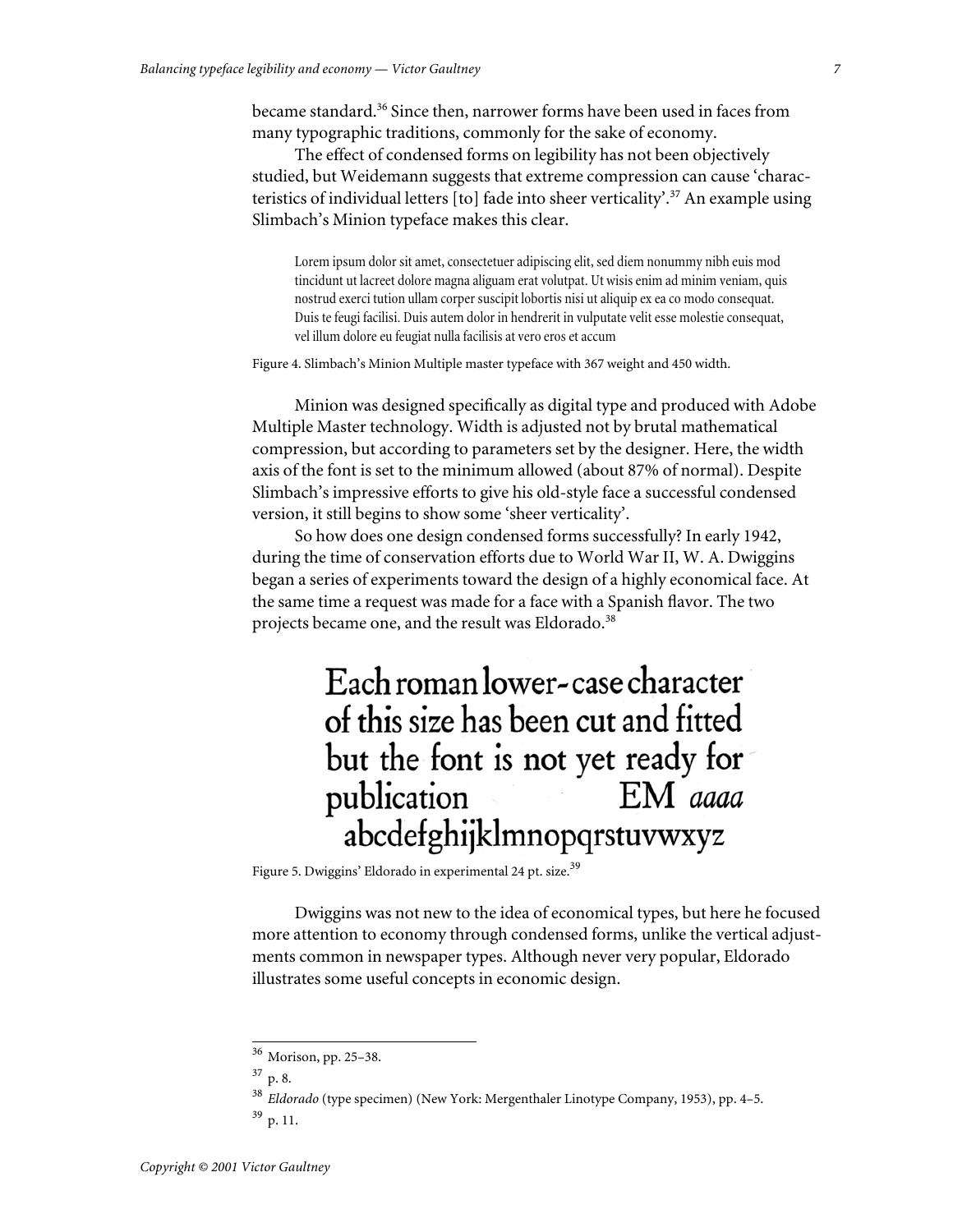The greatest danger in condensed design is to compress everything. Dwiggins, on the other hand, carefully chose which letters to compress. Those letters which naturally respond well to compression — **a f r s t** — are thinned to the extreme, without diminishing critical features. Note the strong form of **a** and the sharp shoulder on **f**. Letters with counters, however, such as **b d g o p q** are given generous space. The diagonal strokes on **v w x y** are steep, making them narrower. He is also careful not to let the internal space of **m** and **n** get too small. All of these features work together to create a pleasant, readable face with no strong sense of compression.

Although they can help, condensed forms are not absolutely necessary for economy. Corona, one of Linotype's most successful newspaper types, has a condensed appearance. A later face, Olympian, based more on an old-style model, feels open and relaxed. Yet it is just as economical as Corona, if not more so. Other economical techniques can substitute for condensed forms.

This is not Olympian, a series from Mergenthaler, a true design departure, traditional only in its legibility under newspaper conditions.

This is Olympian, a new series from Mergenthaler, a true design departure, traditional only in its legibility under newspaper conditions.

Figure 6. Corona and Olympian 9 pt. compared.<sup>40</sup>

#### Horizontal stress

Old-style forms with angled stress do not easily handle compression. In his typeface Demos, Gerard Unger chose to give all characters a horizontal stress. One effect of this is that the forms can then respond more gracefully to both careful condensation and raw mathematical compression. In his article describing Demos, Unger listed other consequences of this design: 'Such an effect also results in wide open counters, giving the typeface a large look and allowing for a choice of type size one or even two sizes smaller than is possible with most current designs.'41

It is also possible to mix the two types of stress and benefit from both the openness of the horizontal and the distinctiveness of the angular. This was common in some Garamond designs and can even be seen in more recent types such as the Olympian example, above.

## oorlog tegen Hannibal, werd de cultus van Kybele, de grote moedergodin uit Phrygië, naar Rome

Figure 7. Unger's Demos.<sup>42</sup>

<sup>&</sup>lt;sup>40</sup> Olympian (type specimen) (New York: Mergenthaler Linotype Company, 1970), pp. 3-4.

 $^{\rm 41}$  'The design of a typeface', p. 141.

<sup>&</sup>lt;sup>42</sup> p. 143.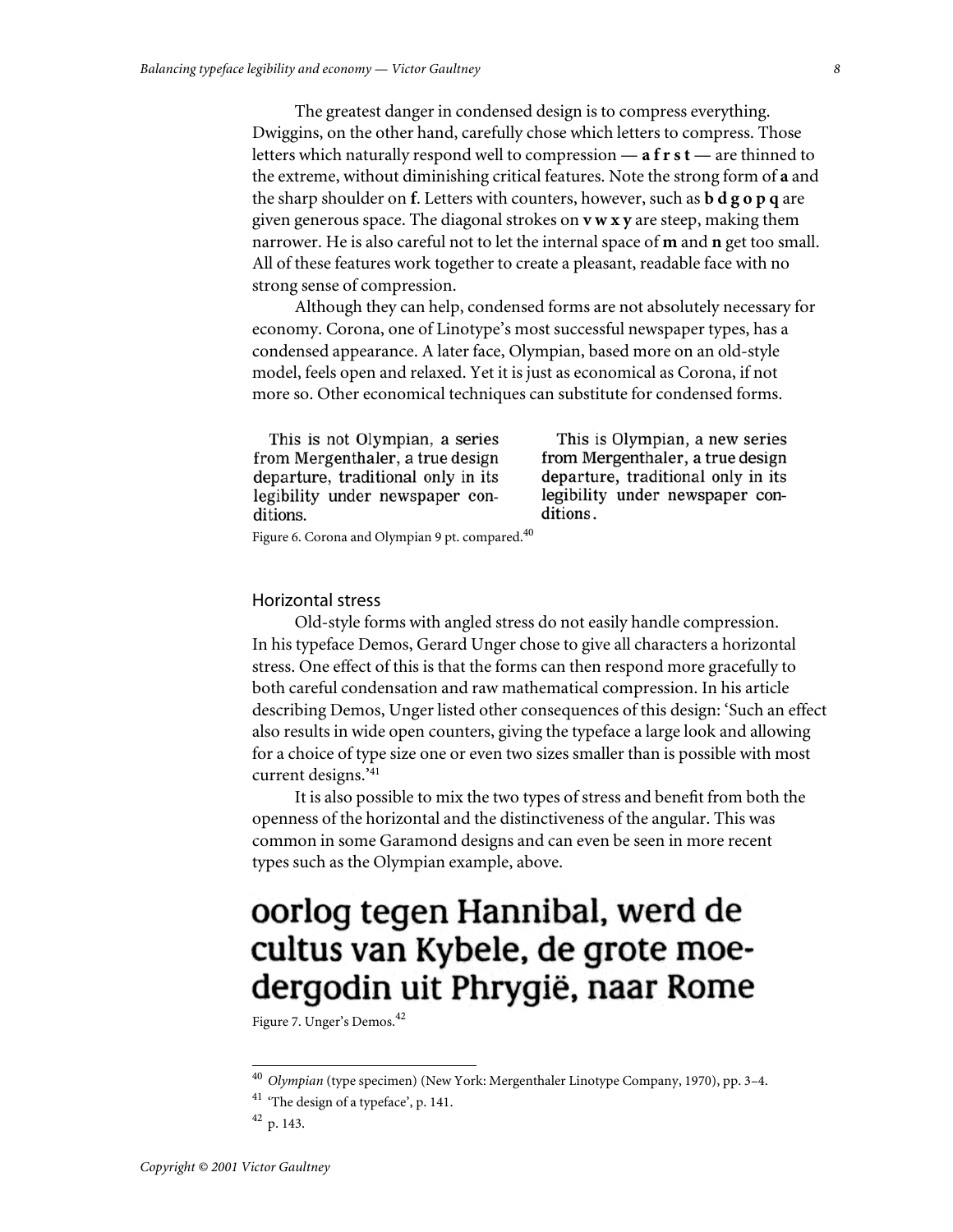#### Smaller, lighter capitals

Demos is also illustrative of another technique for economy — smaller, lighter capitals. They are slightly shorter than the ascenders, are similar in weight to the lower-case letters (but not quite as light), and are narrower than most capital designs. The visual effect is smooth. Stuart Gluth described a similar effect in his typeface Roxane: 'The capital letters […] are narrow, the letter often being only as wide as is necessary to carry the profile, and light, barely stronger than the lower case, so as not to interrupt the reader's eye'.<sup>43</sup> While this is a pleasant touch with a minor effect on economy in English, it is particularly economical with German texts, or any that use capitals widely.

## Techniques for smaller sizes

Until the days of phototypesetting, type could only be used at the sizes for which it was cut. Designers created type for a particular size. Economy was increased by using smaller and smaller type. To make this successful, designers found ways to make smaller type more legible. Harry Carter described these well in his article on 'Optical scale in typefounding'.

Some of these techniques can be seen in the design of *The Times* New Roman — a profoundly economical and legible face. By comparing the 6, 12 and 18 point sizes, the techniques used for the smaller sizes become clear. Note that the smaller sizes are actually less economical in width. Economy comes from the ability to set smaller type more tightly yet retain legibility. Plantin, the type used as the primary model for Times, is also shown for comparison.

## founded by a syndicate comprising paper as being the year in which normal use of p g, and q also y and j

Figure 8. *The Times* New Roman 6 pt., 12 pt. and 18 pt. faces shown enlarged to similar size.<sup>44</sup>

**Wide forms** in smaller sizes provide more space for the important characteristics of each letter, especially the counters so critical for legibility.

**Increased letterspacing**, as seen here in the 6 point Times, has been used since the days of Haultin to make smaller sizes more readable.<sup>45</sup>

**Reduced contrast** was a hallmark of most newspaper faces during the early twentieth century. Fine hairlines (as can be found in larger sizes of Times) did not reproduce well in most printing environments of the time.<sup>46</sup> The thickening of thin strokes gave the letters a stronger, more durable image. Although it has generally strong contrast, even Times illustrates this technique in its smaller sizes. Note the thicker shoulder and crossbar in the **a**, the bottom of **b** and the right diagonal of **y**.

 $43$  Gluth, p. 147.

<sup>&</sup>lt;sup>44</sup> *Times New Roman* (type specimen) (London: The Monotype Corporation Limited).

<sup>&</sup>lt;sup>45</sup> Fred Smeijers, *Counterpunch* (London: Hyphen Press, 1996), p. 139.

<sup>&</sup>lt;sup>46</sup> Alexander Lawson, *Anatomy of a typeface* (Boston: David R. Godine, 1990), p. 274.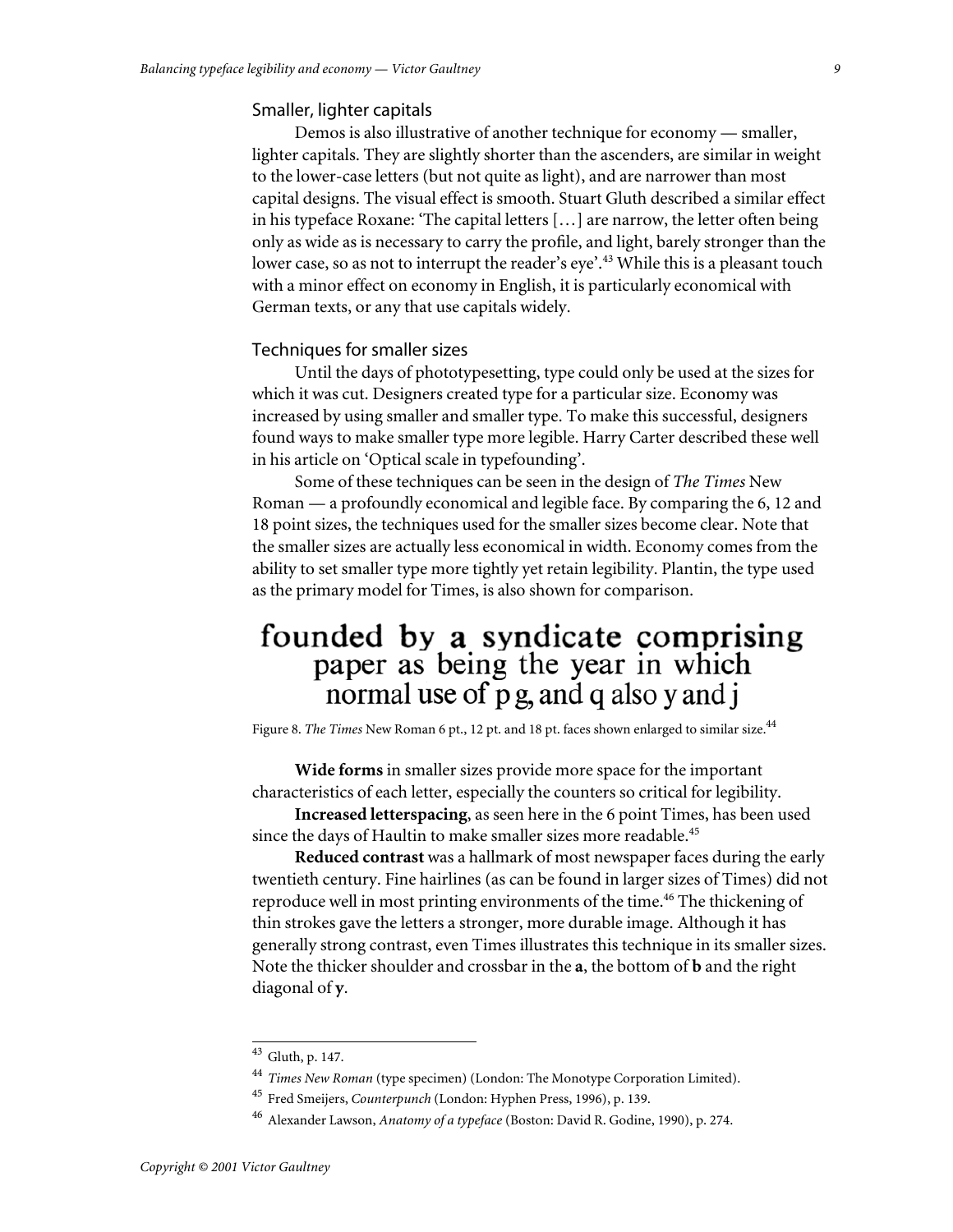**Stronger overall color** is quite common for smaller types. This is quite evident in the 6 point Times Roman and is reminiscent of Plantin.

**Solid, magnified serifs** were also an element of Plantin, but one that did not carry over into Times, except only slightly in the 6 point size.

## abcdefghijklmnopqrstuvwxyz abcdefghijklmnopqrstuvwxyz

Figure 9. Monotype Plantin 110 and Times Roman 327 compared.<sup>47</sup>

## Focus on distinctive features

In Eldorado, Dwiggins highlighted distinctive features with great success. Carter calls attention to other specific examples of this emphasis and argues that 'The eye reads only the distinguishing features of the letters, and so the distinguishing features should be stressed in proportion to the difficulty of reading.<sup>248</sup> This is essentially a legibility issue, but the type designer may need to make compromises when designing economic faces, and it is important that distinguishing features not be lost in the process.

The 'M-formula' was a specific technique developed by Dwiggins that highlighted distinctive features. It fooled the eye into seeing curves that did not exist by accentuating features with strong, almost angular lines. When highly reduced these angles produced the effect of curvature. It was most effective in 7 point or smaller type, but at 10 point or larger the strong features became too jarring. Although a full implementation of the formula in a face was never completed, its influence lives on in faces such as Telegraph Modern and Charter.<sup>49</sup>

# agotefhr nlnimupd abens aychs

Figure 10. The 'M-formula' as used directly in Dwiggins' Experimental No. 223 and indirectly in later typefaces, Tracy's Telegraph Modern and Carter's Charter.<sup>50</sup>

<sup>&</sup>lt;sup>47</sup> Tracy, p. 198.

<sup>&</sup>lt;sup>48</sup> Carter, p. 148.

<sup>&</sup>lt;sup>49</sup> Unger, 'Experimental No. 223', pp. 313-323.

 $50$  Ibid.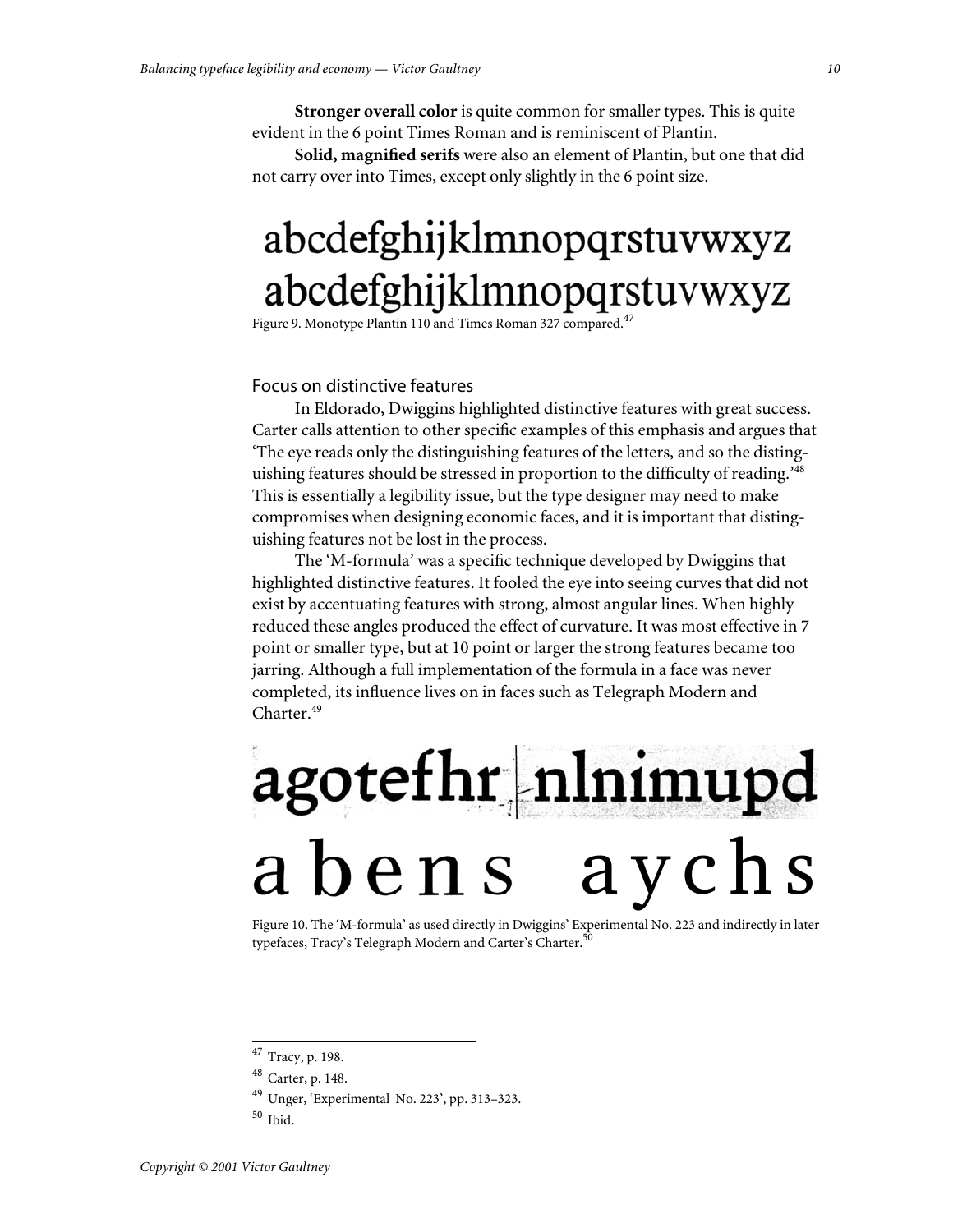## The balanced typeface

Are legibility and economy adversaries? No, they do not need to be so. Techniques used to improve legibility, such as the use of wide forms, can actually encourage economy by allowing smaller sizes to be used. Economical techniques, such as condensation of certain forms, can make text easier to read when applied judiciously. The key to harmonizing the two is balance.

The type designer needs to understand the effects of every decision on both legibility and economy. Questions need to be asked: *How much can I shorten these descenders before the letters become misshapen and distracting? Will this really allow lines to be set more closely? Or will the color become too heavy and require extra leading?* The answers are heavily dependent on eventual usage. Techniques appropriate for 6 point type do not apply to a book face. The publishing environment, including paper quality and reproduction process, may make certain requirements on the typeface. There are no simple guidelines for legibility or economy that apply in every case.

Gerard Unger, in his Gulliver typeface, manages to deftly balance legibility and economy. He also does so in ways that are appropriate for the intended purpose — newspaper production.

## Clark, an independent when it comes to politics, is not alone in his skepticism. As George W. Bush and Al Gore argue over who has the better plan for dealing with the huge surpluses that experts say are coming,

Figure 11. Gulliver as used by USA Today, reproduced at 180%.<sup>51</sup>

This example shows Gulliver in use, mathematically compressed and tracked tightly. The x-height is large but reasonable. Capitals are thin, short and blend smoothly with the lower-case. Descenders do not immediately seem short, but are actually in the same range as other newspaper faces. Ascenders allow enough white space and are balanced well with descenders, making the whole typeface appealing to read.

Color is even and strong, but without great contrasts. There is, however, enough contrast to give character and distinction to individual letters. Stress is primarily horizontal and survives compression quite well. Remnants of angled stress in letters such as **c d e p** make then more distinct.

The letterforms are somewhat condensed, but not obviously so (although this compressed version enhances that aspect). Counters are open, as are the forms of **a g c e**. The first two of these letters also retain familiar two-story forms.

Unger also highlights important characteristics of other letters. The design of **t** emphasizes the curve at bottom. There are strong terminals on the ends of **y r f.** He also uses a thin form for **s** that aids economy without sacrificing legibility. Serifs are wedge-shaped and hold up well in reproduction, but are not too long. All of these characteristics make Gulliver a successful face for newspaper production and one that attracts the reader.

5 1 *USA Today*, 25 October 2000, p. 1.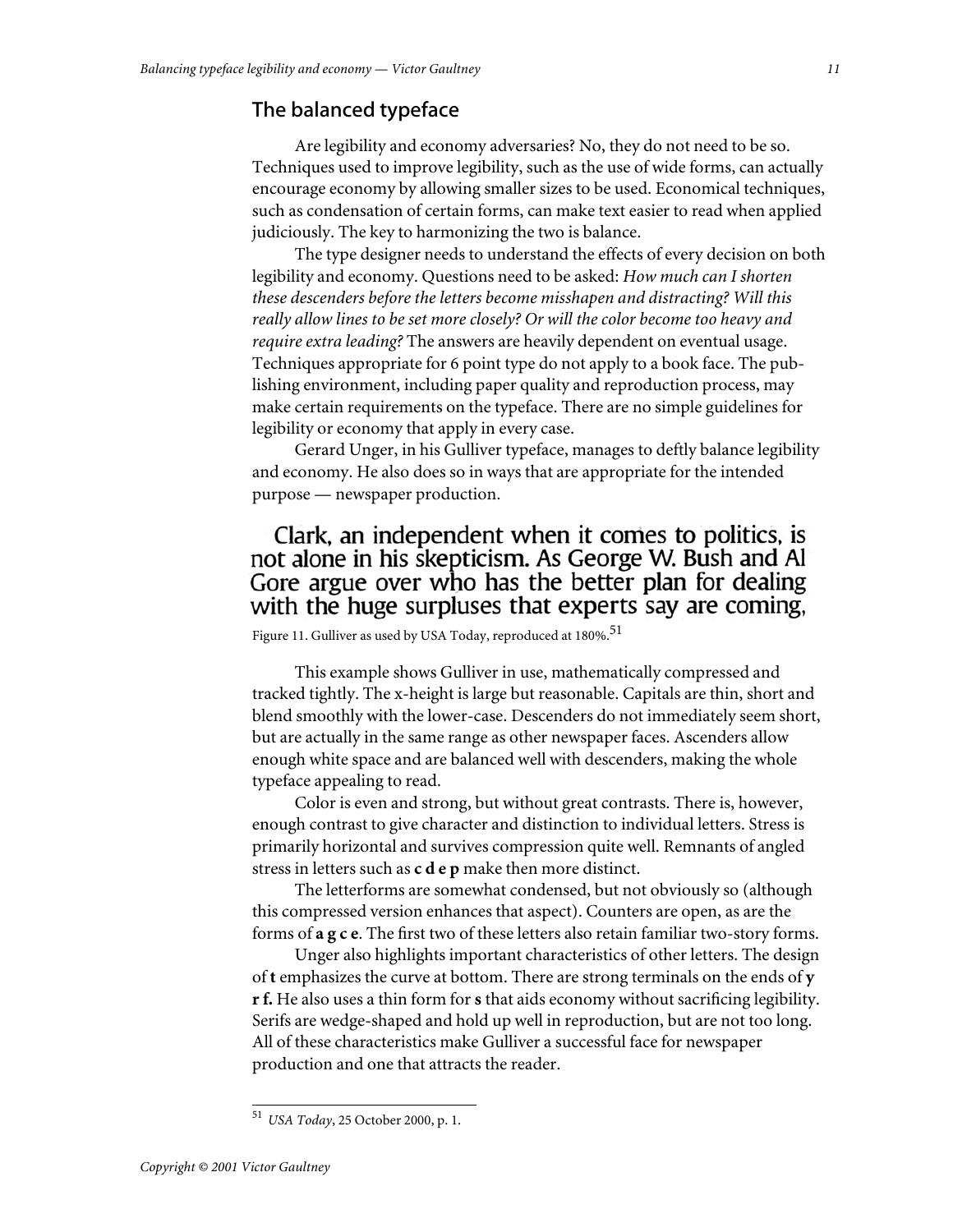With Gulliver, Unger has proven that balance is possible and successful. Through careful experimentation and a thorough understanding of the issues and techniques, a type designer can create a typeface that is highly legible, yet economical. Kurt Weidemann, in his essay on Biblica, eloquently summarizes the experience of designing such faces:

> *When the opportunities of an enlarged x-height and a condensation of the letterforms have been carried beyond a safe point, ease of reading and recognisability of character forms decreases rather than increases. To reach that limit without transcending it is the art of the contemporary type designer.*<sup>52</sup>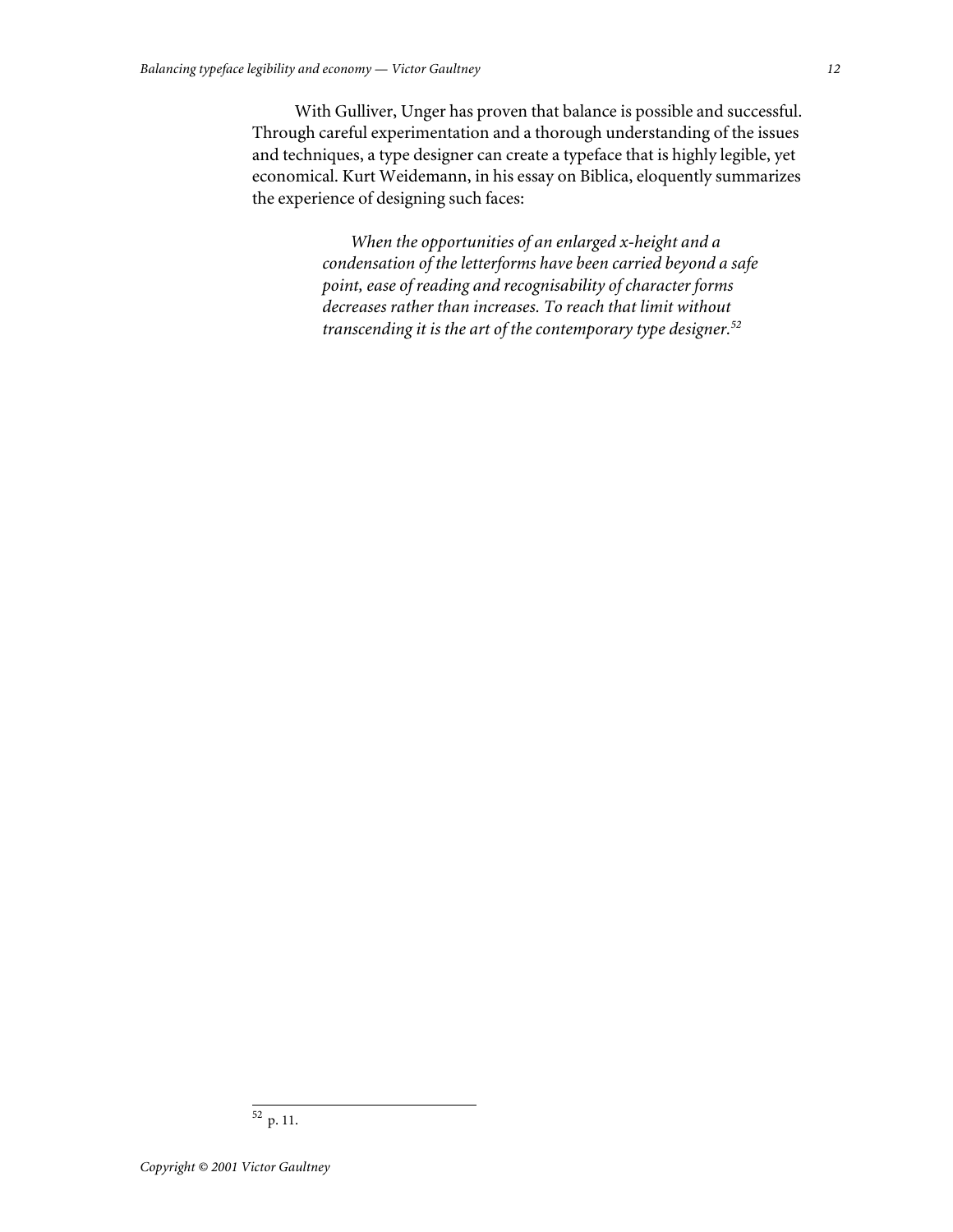## Works Cited

- Anderson, Donald M., *Calligraphy: the art of written forms* (New York: Dover Publications, Inc., 1969)
- Binns, Betty, *Better Type* (New York: Watson-Guptill Publications, 1989)
- Carter, Harry, 'Optical scale in typefounding', *Printing Historical Society Bulletin*, 13 (1984), 144–48 (first publ. in *Typography*, 4 (1937), 2–6)
- *Eldorado* (type specimen) (New York: Mergenthaler Linotype Company, 1953)
- Foster, Jeremy J., *Legibility research 1972–1978: a summary* (London: Graphic Information Research Unit, Royal College of Art, 1980)
- Gluth, Stuart, 'Roxane, a study in visual factors effecting legibility', *Visible Language*, 33.3 (1999), 236–53
- Gürtler, André and Christian Mengelt, 'Fundamental research methods and form innovations in type design compared to technological developments in type production', *Visible Language*, 19.1 (1985), 122–47
- Lawson, Alexander, *Anatomy of a typeface* (Boston: David R. Godine, 1990)
- *Linotype news faces* (type specimen) (London: Linotype & Machinery Ltd, )
- Lund, Ole, 'Why serifs are (still) important', *Typography Papers*, 2 (1997), 91–104
- Morison, Stanley, 'On the classification of typographical variations', in *Letterforms: typographic and scriptorial* (Point Roberts, WA: Hartley & Marks, 1997), pp. 3–94
- *Olympian* (type specimen) (New York: Mergenthaler Linotype Company, 1970)
- Poulton, E. C., 'Size, style, and vertical spacing in the legibility of small typefaces', *Journal of Applied Psychology*, 56 (1972), 156–61
- Rehe, Rolf F., *Typography: how to make it most legible* (Carmel, Indiana: Design Research International, 1974)
- Smeijers, Fred, *Counterpunch* (London: Hyphen Press, 1996)
- Spencer, Herbert, *The visible word* (London: Lund Humphries, 1969)
- Spencer, Herbert, Linda Reynolds and Brian Coe, *The effects of image degredation and background noise on the legibility of text and numerals in four different typefaces* (London: Readability of Print Research Unit, Royal College of Art, 1977)
- *Times New Roman* (type specimen) (London: The Monotype Corporation Limited, )
- Tracy, Walter, *Letters of credit* (London: Gordon Fraser Gallery Ltd., 1986)
- Tschichold, Jan, 'Of what value is tradition in type design?' in *Typographic Opportunities in the Computer Age*, ed. by John Dreyfus and René Murat (Prague: Typografia, 1970), pp. 52–55